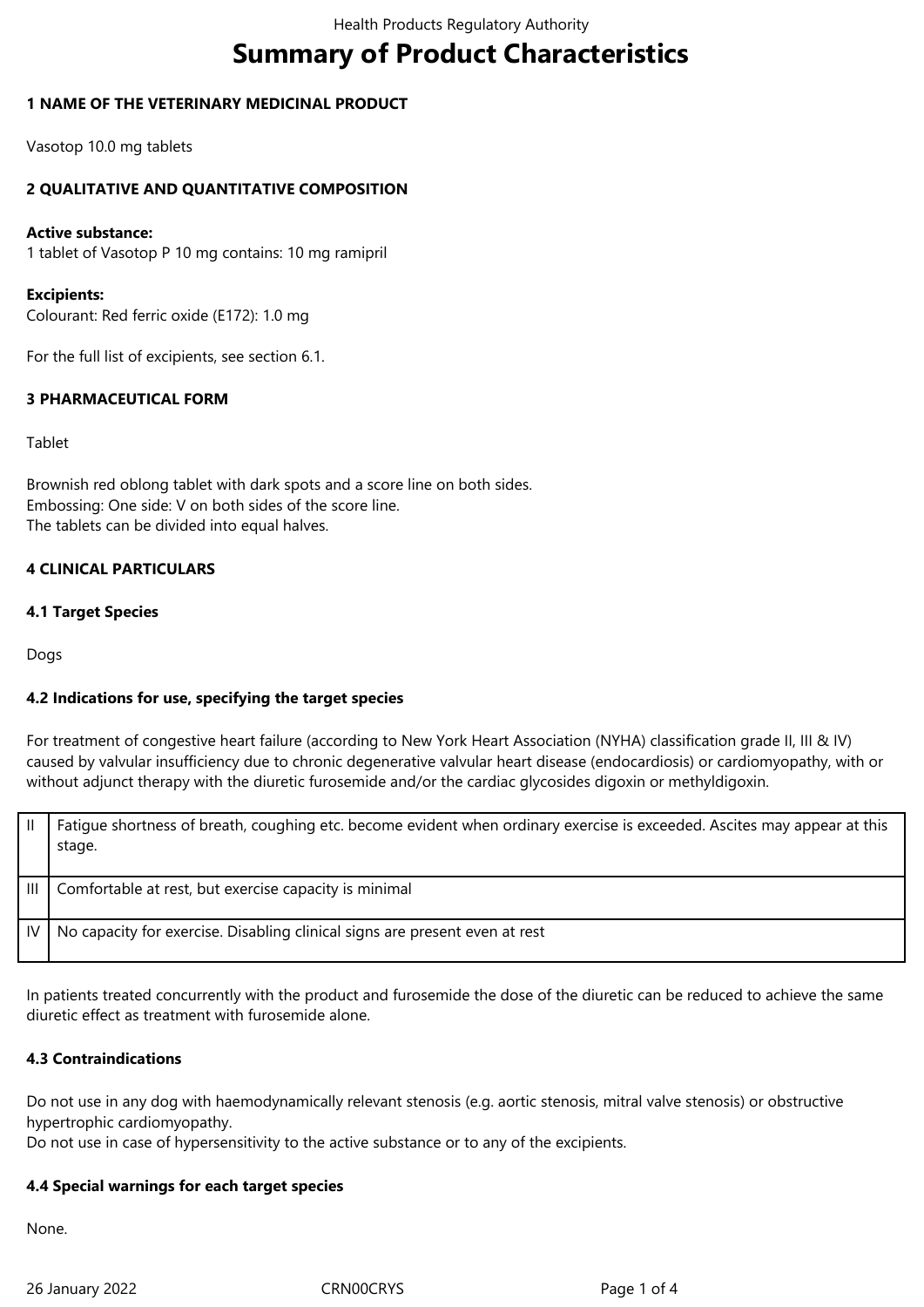#### **4.5 Special precautions for use**

#### **Special precautions for use in animals**

The 10 mg tablet should only be used in dogs with a bodyweight over 20 kg.

If signs of apathy or ataxia (potential signs of hypotension) occur during treatment with the product, the drug should be discontinued and treatment resumed at 50% of the original dose once symptoms have subsided.

The use of ACE inhibitors in dogs with hypovolaemia/dehydration (e.g. as a result of diuretic treatment, vomiting or diarrhoea) can lead to acute hypotension. In such cases the fluid and electrolyte balance should be restored immediately and treatment with this product suspended until it has been stabilised.

In patients at risk of hypovolaemia the product should be introduced gradually over one week (starting with half the normal dose).

1 - 2 days before and after commencement of treatment with ACE inhibitors the patient's hydration status and renal function should be checked. This is also necessary after the Vasotop dose has been increased or if a diuretic is given concurrently. Use according to the benefit/risk assessment in dogs with renal and hepatic failures.

In dogs with kidney problems renal function should be monitored during therapy with the product.

#### **Special precautions to be taken by the person administering the veterinary medicinal product to animals**

Wash hands after use. In case of accidental ingestion seek immediately medical advice and show the package leaflet or the label to the physician.

#### **4.6 Adverse reactions (frequency and seriousness)**

At the start of treatment with ACE inhibitors or after a dosage increase, reduced blood pressure can occur in rare cases, which may manifest itself by fatigue, lethargy or ataxia. In such cases treatment should be discontinued until the patient's condition has returned to normal and then resumed with 50% of the original dose. As high doses of diuretics can also lead to a fall in blood pressure, the concurrent administration of diuretics in the early phase of treatment with ACE inhibitors should be avoided in these patients.

The frequency of adverse reactions is defined using the following convention:

- very common (more than 1 in 10 animals treated displaying adverse reaction(s))
- common (more than 1 but less than 10 animals in 100 animals treated)
- uncommon (more than 1 but less than 10 animals in 1,000 animals treated)
- rare (more than 1 but less than 10 animals in 10,000 animals treated)
- very rare (less than 1 animal in 10,000 animals treated, including isolated reports).

#### **4.7 Use during pregnancy, lactation or lay**

As no data are available on the use of the product during pregnancy and lactation, the product should not be used in pregnant and lactating bitches.

#### **4.8 Interaction with other medicinal products and other forms of interactions**

Both diuretics and a low-sodium diet potentiate the action of ACE inhibitors by activating the renin-angiotensin-aldosterone system (RAAS). Large doses of diuretics and a low-sodium diet should therefore be avoided during treatment with ACE inhibitors in order to prevent hypotension (with symptoms such as apathy, ataxia and more rarely syncope or acute renal failure).

The concomitant administration of potassium or potassium-sparing diuretics should be avoided because of the risk of hyperkalaemia.

#### **4.9 Amounts to be administered and administration route**

The therapeutic dose in the dog is a single daily oral administration of 0.125 mg ramipril per kg body weight (1 tablet Vasotop P 10 mg per 80 kg bodyweight).

To ensure accurate dosing, each individual should be carefully weighed before calculating the dose.

Treatment should always be started with this lowest recommended dose. The dose should only be increased if the animal does not respond to the recommended initial dosage of 0.125 mg ramipril per kg bodyweight.

Depending on the severity of the pulmonary congestion in patients with cough or pulmonary oedema, the dose may be increased after 2 weeks to 0.25 mg ramipril per kg BW and day.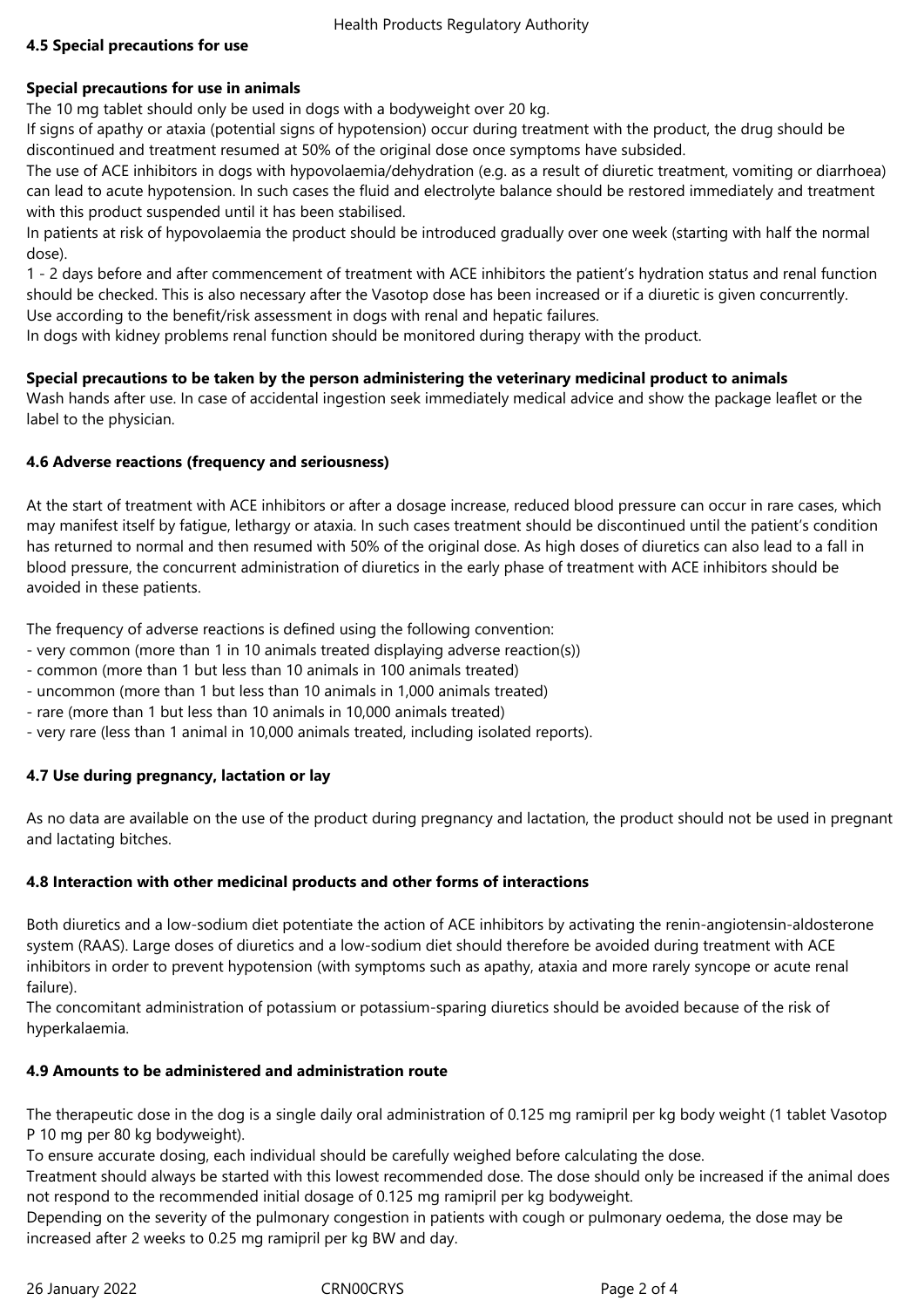#### Health Products Regulatory Authority **4.10 Overdose (symptoms, emergency procedures, antidotes), if necessary**

Oral doses of up to 2.5 mg ramipril per kg bodyweight (10-times the recommended highest dose) have been well tolerated in healthy young dogs.

Hypotension may occur as a symptom of overdose with signs of apathy and ataxia.

## **4.11 Withdrawal period(s)**

Not applicable.

## **5 PHARMACOLOGICAL or IMMUNOLOGICAL PROPERTIES**

Pharmacotherapeutic group: ACE Inhibitors ATCvet code: QC 09 AA 05

## **5.1 Pharmacodynamic properties**

Ramipril is hydrolysed by esterases in the liver to its active metabolite ramiprilat. Ramiprilat inhibits the enzyme dipeptidylcarboxypeptidase I, also called angiotensin-converting enzyme (ACE). This enzyme catalyses the conversion of angiotensin I to angiotensin II in the blood plasma and endothelia and the breakdown of bradykinin. As angiotensin II has a potent vasoconstrictive action, while bradykinin is a vasodilator, the reduced formation of angiotensin II and the inhibition of bradykinin breakdown lead to vasodilation.

In addition, plasma angiotensin II causes the release of aldosterone (in the renin-angiotensin-aldosterone system - RAAS). Ramiprilat therefore also reduces the secretion of aldosterone. This leads to an increase in the serum potassium concentration. The inhibition of tissue ACE causes a reduction of local angiotensin II, especially in the heart, and enhances the action of bradykinin. Angiotensin II induces cell division in smooth muscle, while bradykinin causes a local increase in prostacyclins (PGI2) and NO, which in turn inhibit the proliferation of smooth muscle. These two synergistic effects of local ACE inhibition are synonymous with a reduction of myotropic factors and lead to a marked reduction in the proliferation of smooth muscle cells in cardiac muscle and blood vessels. Ramipril thus prevents or substantially reduces myogenic hypertrophy in congestive heart failure (CHF) and leads to a reduction in peripheral resistance.

The plasma ACE activity was measured as a criterion of the pharmacodynamic action of ramipril. Following oral administration of the drug a rapid and significant inhibition of this activity occurs, which then gradually rises again during the interval between doses, eventually returning to 50 % of the baseline value at 24 hours post administration.

Treatment with ramipril improves the haemodynamic status of patients with congestive heart failure, the associated symptoms and the prognosis. In addition, ramipril reduces the mortality rate in patients with persistent or transient heart failure following an acute myocardial infarction (man, dog).

## **5.2 Pharmacokinetic particulars**

Ramipril is rapidly absorbed in the gastrointestinal tract after oral administration and hydrolysed in the liver to the active metabolite ramiprilat. The relative bioavailability of the different tablets was documented and ranged from 87.9 to 97.7%. Metabolism studies in dogs with 14C-labelled ramipril show that the active substance is distributed rapidly and extensively into the various tissues.

Following oral administration of 0.25 mg/kg BW ramipril to dogs, maximum ramiprilat concentrations occur on average after 1.2 hours (tablet). The mean of these peak concentrations is 18.1 ng/ml (tablet). No cumulative effects were observed.

## **6 PHARMACEUTICAL PARTICULARS**

## **6.1 List of excipients**

Hydroxypropylmethylcellulose Pregelatinised starch Microcrystalline cellulose Sodium stearyl fumarate Red ferric oxide (E172) Artificial powdered beef flavour Silica colloidal anhydrous